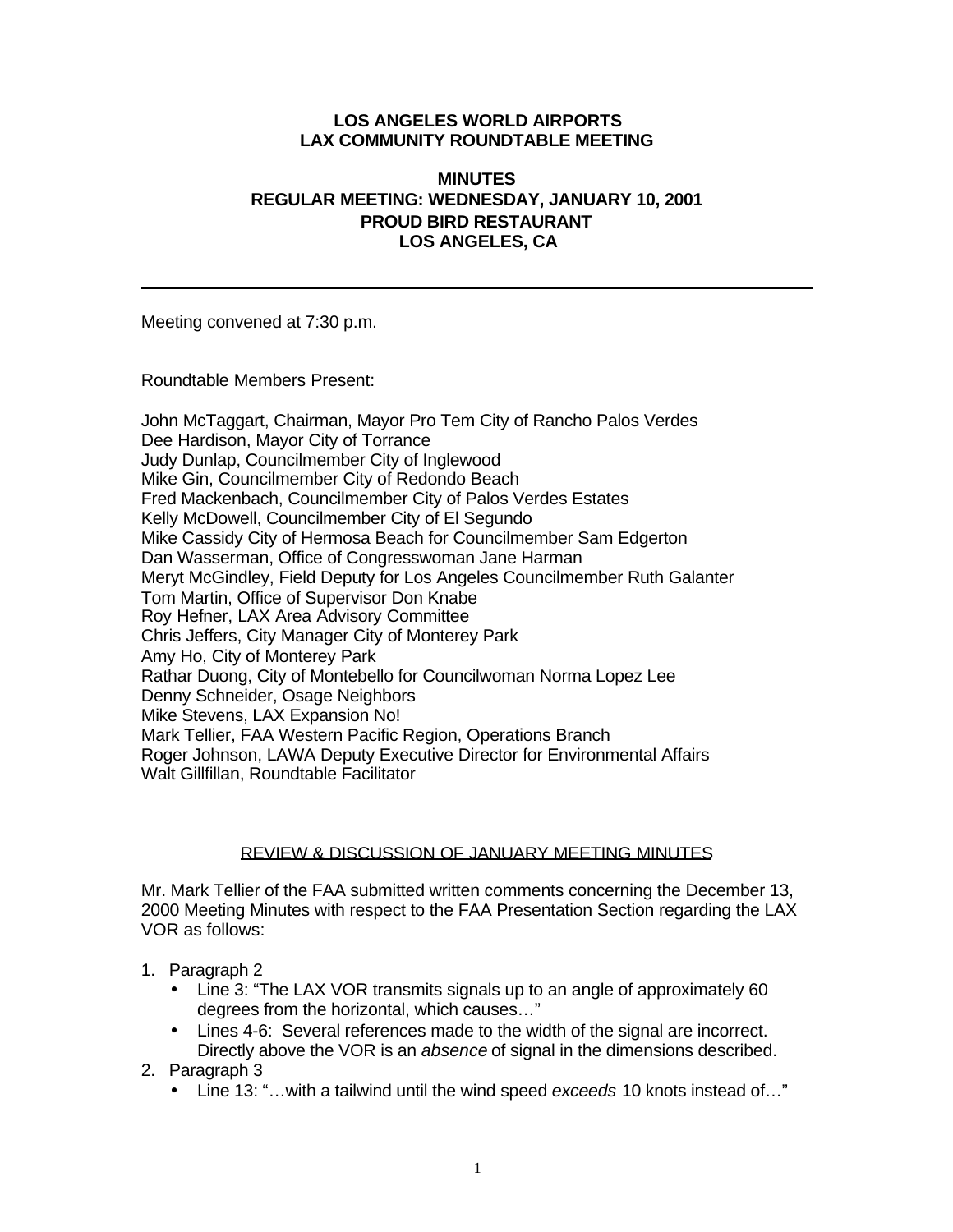- 3. Paragraph 4
	- Line 9: "…standards, if the *runway braking action is less than good,* if the…"

The minutes were approved without objection.

## REPORT FROM THE FORMATION COMMITTEE

Roger Johnson gave the report from the Formation Committee regarding membership. The Formation Committee reached a preliminary agreement regarding membership of the Roundtable. Roundtable membership will consist of representatives of city, county, state and federal jurisdictions who have submitted a formal Letter of Interest or Intent to the Chairman of the Roundtable. In the letter, the jurisdiction shall formally designate an elected official or someone nominated by an elected official. It was agreed that the City of Los Angeles would have two representatives from unspecified City Council Districts. The Board of Supervisors and local Congressional Districts will also be invited to participate as well. There will also be three at-large members subject to approved by the Roundtable. The LAX Area Advisory Committee will also have a representative that will be a voting member of the Roundtable. The ATA represents the airlines and the FAA is an ex-officio member of the Roundtable. Several letters from jurisdictions designating members have already been received.

The Workplan for the Roundtable was discussed and several revisions were suggested by the members. The Formation Committee established a Flight Track Data Subcommittee in order to acquire the data to work the workplan. There will be a meeting of the Formation Committee and the Roundtable next month (February) and then the Roundtable will meet every other month from here on out.

# FAA PRESENTATION

Mr. Mark Tellier of the FAA made a presentation intended to clarify some of the issues discussed during the December Roundtable FAA presentation, and to respond to a question posed by a Roundtable member regarding the number of aircraft operations within a 60 minute time window between midnight and 6:30 a.m., when it becomes unsafe for aircraft to land and take-off simultaneously and cancel Over Ocean Operations.

Over Ocean Operations (OOO) is an operational procedure designed to reduce those adverse impacts associated with aircraft operations at LAX between the hours of Midnight to 6:30 a.m. The FAA Controllers have rules about how far out an arrival must be or how close it can be to the airport before they can release an aircraft from another complex that's going to fly in the opposite direction. Those rules can vary slightly according to the type of aircraft involved, the exact route and other factors. The FAA cannot describe when it's unsafe to continue OOO because it is the their goal to never get to the point where it would be unsafe. With respect to the number of aircraft operations that will cause cessation of OOO, when both complexes are open and the demand exceeds 15 arrivals per runway in an hour, or 30 total arrivals per hour, the airport will return to west operations. Mr. Tellier also corrected a statement made by Mr.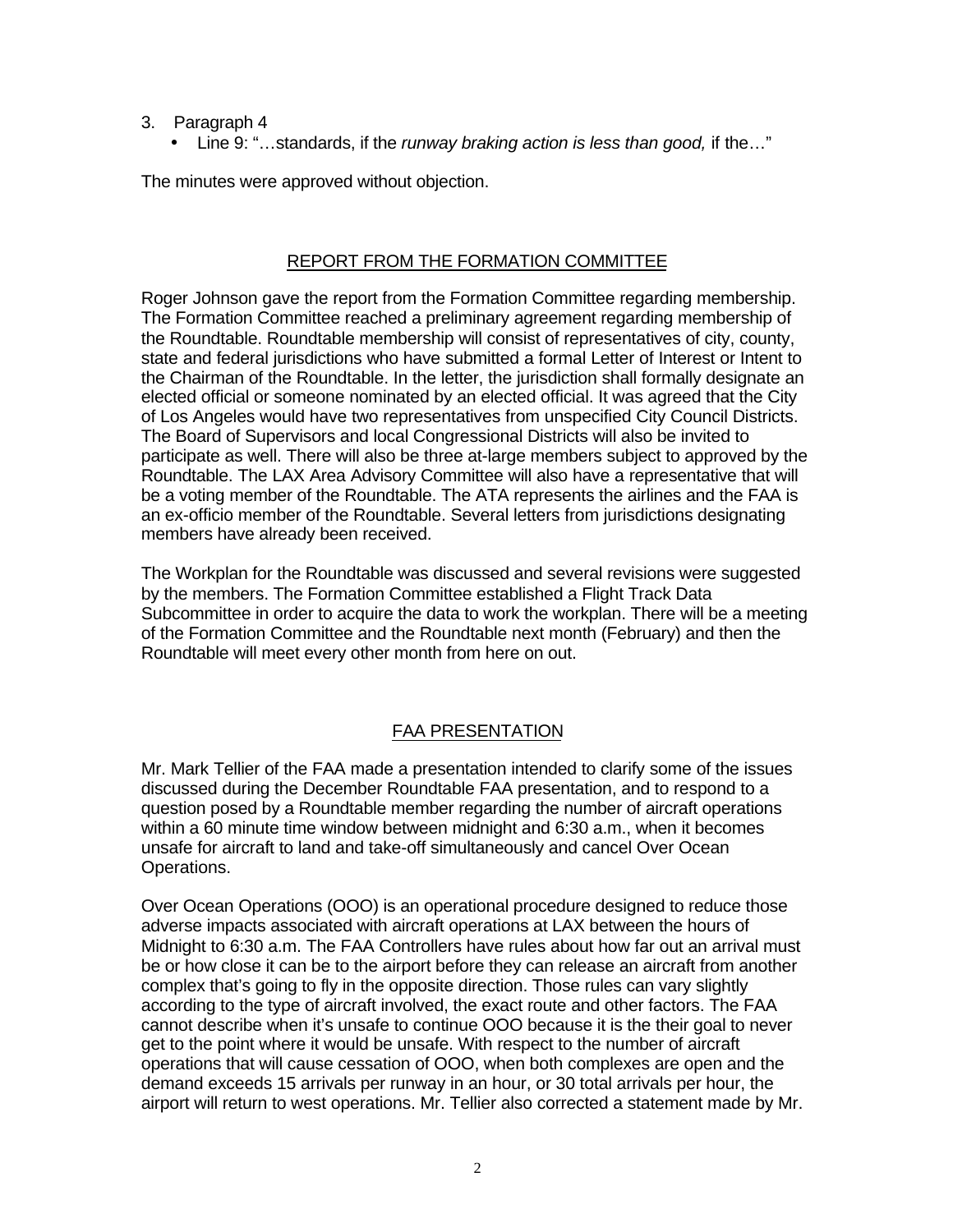Frank Sweeny during the December meeting concerning the total number of operations during the hours between midnight and 6:30 a.m. Mr. Sweeny said he thought LAX averaged 100 operations per day, the actual number is generally about 50 to 60 operations during those hours. It is extremely rare for volume to cause the cessation of OOO.

Mr. Tellier discussed the issue of east departures in response to a Roundtable member question. These departures are either weather dependent or due to a pilot request. As stated in last month's meeting, pilots do have the authority and are entitled to receive an east departure. They may have to accept a delay by asking for an east departure during west operations, but they are entitled to it based on their own condition for departure including wind, aircraft type, load factor, runway length, runway slope, their destination and a few other factors including company and manufacturer requirements for maximum takeoff weight and configurations. In addition, in response to an audience question, Mr. Tellier stated that during OOO arrivals from the east cross over the coastline at from 6000 to 10,000 feet on their approach to LAX.

## ROUNDTABLE DISCUSSION

There was a general discussion about the proposed Stage 4 technology for jet aircraft weighing over 75,000 pounds. The Roundtable will make recommendations to our elected congressional representatives, such as Congresswoman Harman, to adopt Stage 4 technology. This is being proposed by the International Civil Aviation Organization (ICAO), which the USA is a member, through its Committee on Aviation and Environmental Protection (CAEP). Councilwoman Judy Dunlap attended a congressional hearing regarding Stage 4 and she stated that the only speakers were against adopting Stage 4. The only way to reduce aircraft noise is at its source. Roy Hefner stated that LAWA was at the forefront of noise reduction by adopting its Stage 2 phase-out ordinance, which got the FAA upset and was one factor in the passage of the Airport Noise and Capacity Act of 1990 (ANCA).

### PUBLIC COMMENT

Liz Garnholtz of El Segundo commented on the inequities of the LAWA Board of Airport Commissioners and that there is no one from the South Bay serving on the Board.

Lynn Jones of Rancho Palos Verdes commented about night flights over the PV Peninsula & why they can't go over the ocean and some comments about the Roundtable Work Plan.

Tom Jones of Rancho Palos Verdes commented about east departures out of LAX flying over the PV Peninsula and South Bay.

Beverly Ackerson of P.A.N.I.C., Ranch Palos Verdes commented on the Work Plan Reporting Date to The Roundtable column.

Mr. Doug Robins of Hermosa Beach stated that he doesn't understand Inglewood's problems with departures from Over Ocean Operations.